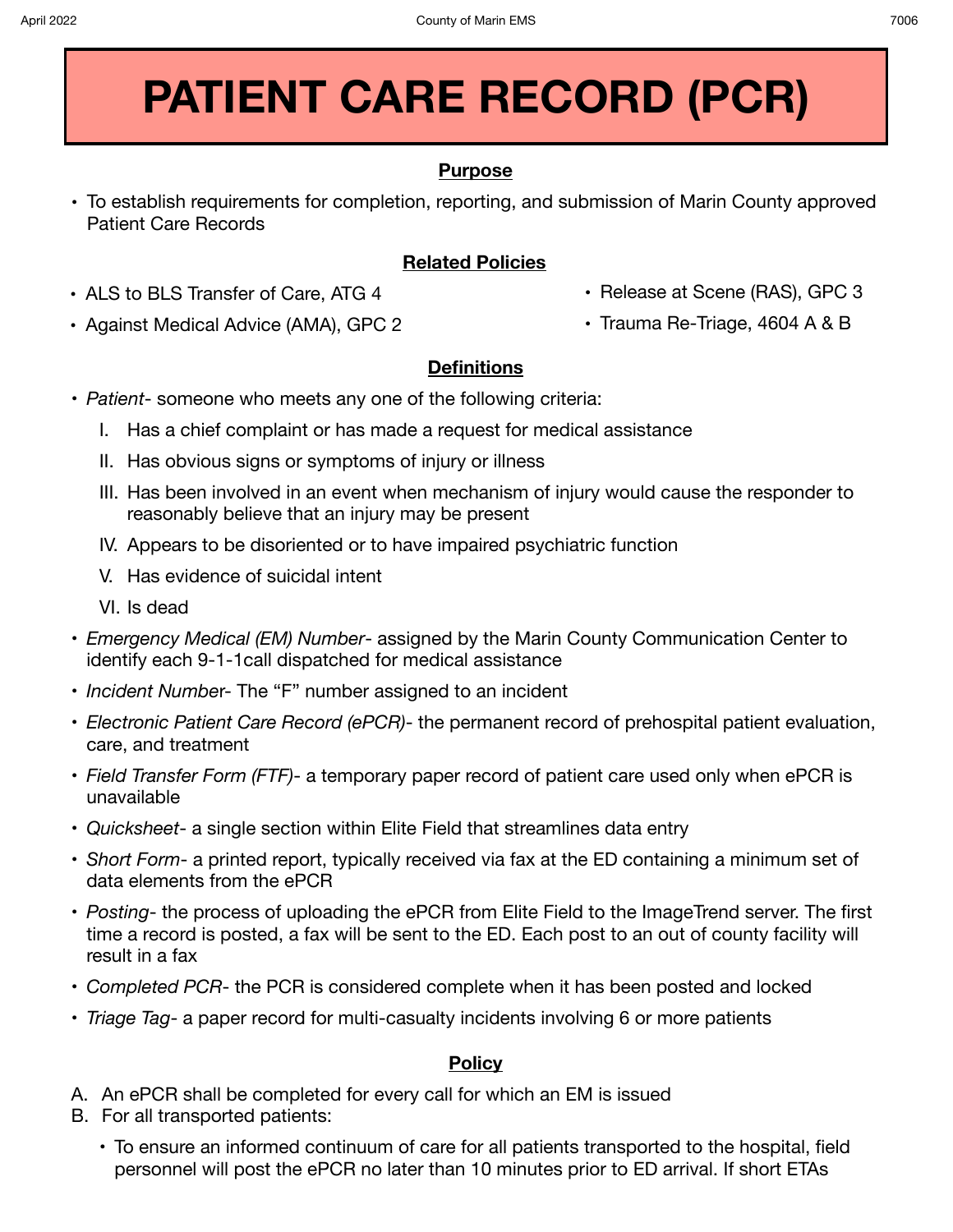preclude posting before arrival, the ePCR must be posted soon as possible upon arrival. Immediate patient care needs shall take precedence over posting

- Once posted, hospital personnel can retrieve ePCR information from the ImageTrend Elite Viewer or secure the short from that is automatically faxed to their facility. If this patient information is not available, hospital personnel will notify field personnel. In no event shall field personnel leave the ED if the short form or posted patient information or similar document (e.g., FTF or locally printed short form) is not available. The transfer of care will include a verbal report to hospital clinical staff
- When available, posted information shall contain at a minimum:
	- I. Patient name
	- II. Patient address
	- III. Patient phone number
	- IV. Date of birth
	- V. Chief Complaint
	- VI. Contact information of the best medical historian
	- VII.Medical decision maker (when not the patient)
	- VIII.Pertinent findings on exam
	- IX. Last known well (if applicable)
	- X. Vital signs
	- XI. Medications
	- XII.Allergies

XIII.Presence of advanced directive/DNR

XIV.Medications administered

- XV.Procedures performed
- XVI.Kaiser/insurance number
- A paper FTF shall only be used as a backup during system downtime, equipment failures, loss of internet connectivity, while on a fire line assignment, or any incident/situation where personnel do not have the ability to capture and post data via ImageTrend
- If the ePCR system precludes the transfer of information to the hospital and a compatible printer is available, the ePCR should be printed locally
- Data gathering and documentation responsibilities should never take precedence over hand-on rescue and patient care and therefore may not always be possible to complete during an incident. Nevertheless, prehospital information, particularly for critical patients, is essential for the emergency department and hospital course of care and every effort to obtain the information should be made
- A completed ePCR must be available to the receiving facility within 20 minutes of transferring care. If this is not possible (e.g. unit must leave for another call), then a complete and legible short form or posted ePCR must be available to hospital staff prior to leaving the ED. When this occurs, an ePCR must be completed and available to the facility as soon as possible and no later than 3 hours after the transfer of care
- Notification patients (e.g. sepsis, stroke, STEMI, trauma) or critical patients (e.g. cardiac arrest and/or airway emergency) require a completed ePCR before field personnel leave the hospital with the exception being for a rapid re-triage patient that utilizes the same transport unit
- For all patients transported, the ePCR will be completed by the personnel assigned to the transport unit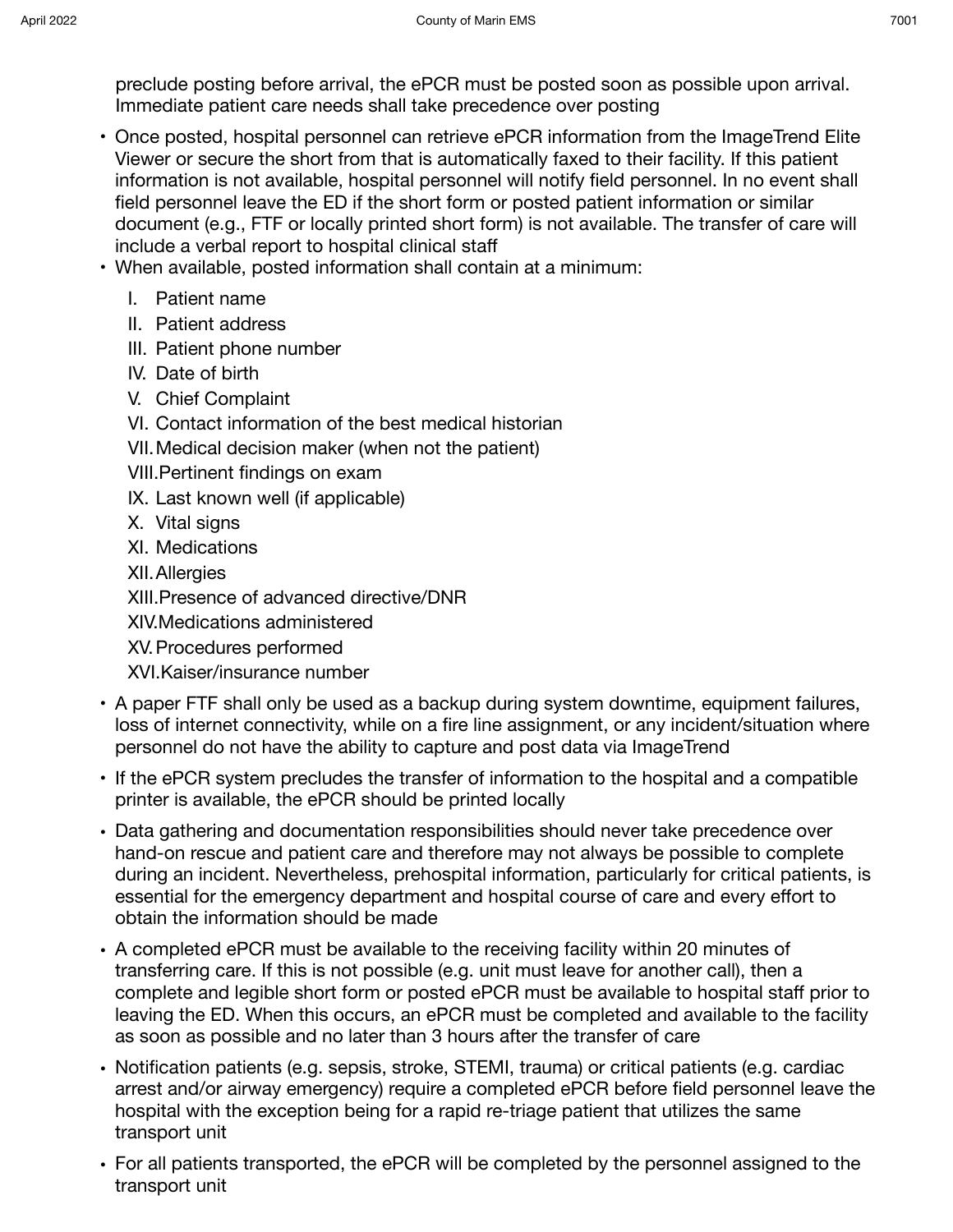- C. For non-transported patients (e.g. AMA, RAS, Dead on Scene), the ePCR will be completed as soon as possible and no later than three hours by the paramedic or EMT most involved in patient care and responsible for the patient's disposition
- D. For calls where there is no medical merit, the unit that completes the ePCR will be determined according to provider agency policy
- E. The ePCR is the permanent PCR and will be filled out in a complete manner and will include all care provided in the prehospital setting. When possible, it shall include all 12 lead ECGs and any ECG other than normal sinus rhythm. When possible, pertinent photographs from the scene should be attached to the ePCR (e.g. vehicle damage).
- F. The completed PCR includes all care rendered by the transporting providers as well as any care given prior to arrival of the transporting unit by bystanders and/or first responders. Documentation of care provided by first responder (of a different agency than the transport unit) may be required by their department policy
- G. For air ambulance transportations, a FTF will be given to the receiving provider
- H. Personnel assigned outside of the county to provide medical mutual aid (e.g. fire-line EMT/ Paramedic, cover engine assignment), shall complete a FTF for each patient contact. The FTF will be created on site and retained by the provider agency
- I. Willful omission, misuse, tampering, or falsification of documentation of patient care records is a violation under Section 1978.200 of the California Health and Safety Code

#### **General Instructions**

- A. The patient care record is part of the patient's permanent medical record and is used for, but not limited to, the following purposes:
	- Transfer of information to other healthcare providers
	- Medical legal documentation
	- Billing for services
	- Development of aggregate data reports for Continuous Quality Improvement (CQI), including specific quality indicators and identification of educational needs
	- EMS Agency case investigation
- B. Reference to a Marin County EMS Event Form or similar record should not be included on the patient care record
- C. If ALS to BLS transfer of care is determined to be appropriate, documentation of assessments and all care rendered must be completed by both the ALS and the BLS units according to policy ATG 4
- D. Prior agencies are responsible for training their employees in the initiation, completion, distribution of patient care records, HIPAA and any accompanying forms based on the EMS Agency's currently approved training curriculum

### **Documentation Requirements**

- A. When reasonably possible, complete demographic information should be included in the PCR
- B. A clear history of the present illness with chief complaint, onset time, associated complaints, pertinent negatives, mechanism of injury, etc. The information should accurately reflect the patient's chief complaint as stated by the patient and should be sufficient to refresh the clinical situation after it has faded from memory